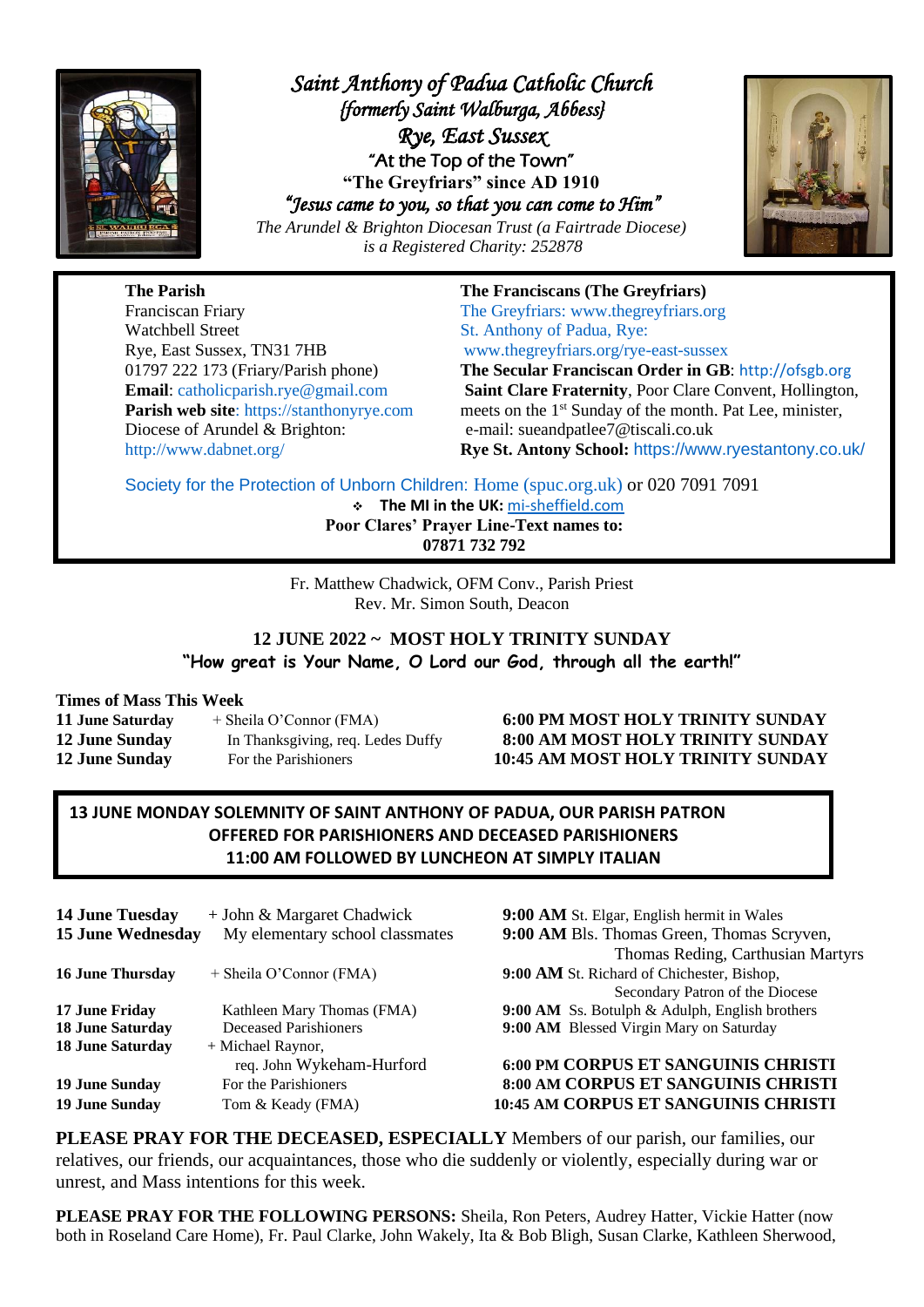Monica Flint, Richard Horner, Janet (Jane) Castro, all those confined to their homes or care homes, my nephew, Nathaniel, and Mass intentions this week.

**!!!!!!!!!!!!!!!!!!!!!!!!!!!!!!!!!!!!!!!!!!!!!!!!!!!!!!!!!!!!!!!!!!!!!!!!!!!!!!!!!!!!!!!!!!!!!!!!!!!!!!!!!!!!!!!** ➢ **THE FEAST OF ST. ANTHONY OF PADUA IS BACK!**

# ➢ **MASS AT 11:00 AM**

**The Annual Parish Lunch to celebrate the Feast Day of St. Anthony of Padua will be at Simply Italian on Monday 13th June at 12.30 pm.** 

**+++++++++++++++++++++++++++++++++++++++++++++++++++++++++++++++** ❖ **THERE WILL BE** *NO* **SCRIPTURE DISCUSSION THIS WEEK, Monday, 13 June, 2022, DUE TO** 

**THE CELEBRATION OF OUR PATRONAL FEAST DAY OF ST. ANTHONY OF PADUA.**

\*\*\*\*\*\*\*\*\*\*\*\*\*\*\*\*\*\*\*\*\*\*\*\*\*\*\*\*\*\*\*\*\*\*\*\*\*\*\*\*\*\*\*\*\*\*\*\*\*\*\*\*\*\*\*\*\*\*\*\*\*\*\*\*\*\*\*\*\*\*\*\*\*\*

**REAL TIME:** [\(163\) Real Time: Episode 22 \(27/05/2022\) -](https://www.youtube.com/watch?v=1opEBSPqbMY) YouTube

MARCH FOR LIFE UK, LONGDON: SATURDAY 3 SEPTEMBER 2022 MASS: 11:00 AM, St. George's Cathedral Southwark MARCH: 2:00 PM FROM THE EMMANUEL CENTRE ENDS AT PARLIAMENT SQUARE, 4:30 PM.

JOIN US IN SAYING: 10 MILLION TOO MANY!

=======================================================================================

**FROM BISHOP RICHARD:** [Trinity Sunday Podcast on Vimeo](https://vimeo.com/718599485?ct=t(EMAIL_CAMPAIGN_2_17_2022_14_56_COPY_02)&mc_cid=b411b4c6ac&mc_eid=b72a3215d2)

Dear brothers and sisters,

In this Sunday's Gospel, Jesus speaks very clearly of the Father, the Son – Himself, and the Holy Spirit. His words express the unity that exists between the Three Persons of the Blessed Trinity. The Holy Spirit will speak what comes from the Son, who has all that belongs to the Father. We express this in the Creed when we speak about the Holy Spirit coming from the Father and the Son.

The mystery of the Trinity is about relationships – the relationships that exist between Father, Son and Spirit, One God. The wonder of God, existing eternally – as we hear in the First Reading this Sunday – pours love into our hearts, as St Paul reminds us.

It is truly wonderful for us to reflect that, through our baptism, we are brought to live our lives in the love that exists in the Trinity. We have a true relationship with a God who is all love and whose love we see, and experience as it is lived between Father, Son, and Holy Spirit.

This Sunday's feast is a feast of love, the mystery of the love that God is, the mystery of the love in which we are enabled to live – the love that exists in Father, Son, and Spirit.

With every Blessing,

+ Richard **\*\*\*\*\*\*\*\*\*\*\*\*\*\*\*\*\*\*\*\*\*\*\*\*\*\*\*\*\*\*\*\*\*\*\*\*\*\*\*\*\*\*\*\*\*\*\*\*\*\*\*\*\*\*\*\*\*\*\*\*\*\*\*\*\*\*\*\*\*\*\*\*\*\*\*\*\*\*\*\*\*\*\*\*\*\*\*\*\*\*\*\*\*\*\*\*\*\*\*\*\*\*\*\*\*\*\*\*\*\*\*\***

### **"To conquer the whole world for Christ through Mary Immaculate"**

**Give Us Your Heart, O Mary!, Immaculate Heart of Mary, June 13, 2015**

Yesterday with Catholics across the world, *"O Jesus, meek and humble of heart, make our hearts like unto thine."* If we wish to have such a heart, we can learn so much from Mary, whose heart was the one that Jesus heard from the first moment when his human ears began to function. Today we say, with St. Louis Marie Grignion de Montfort and St. John Paul II who used to pray this every morning, "Praebe mihi cor tuum, O Maria!," *"Give me your heart, O Mary!"* Today is a day on which we ponder what she said to the shepherd children in Fatima, that the solution to all of the problems that lead to atheistic communism, to the persecution of the Church, and ultimately to hell, that the solution to the sin that causes all of those, is consecration to her Immaculate Heart: totally entrusting